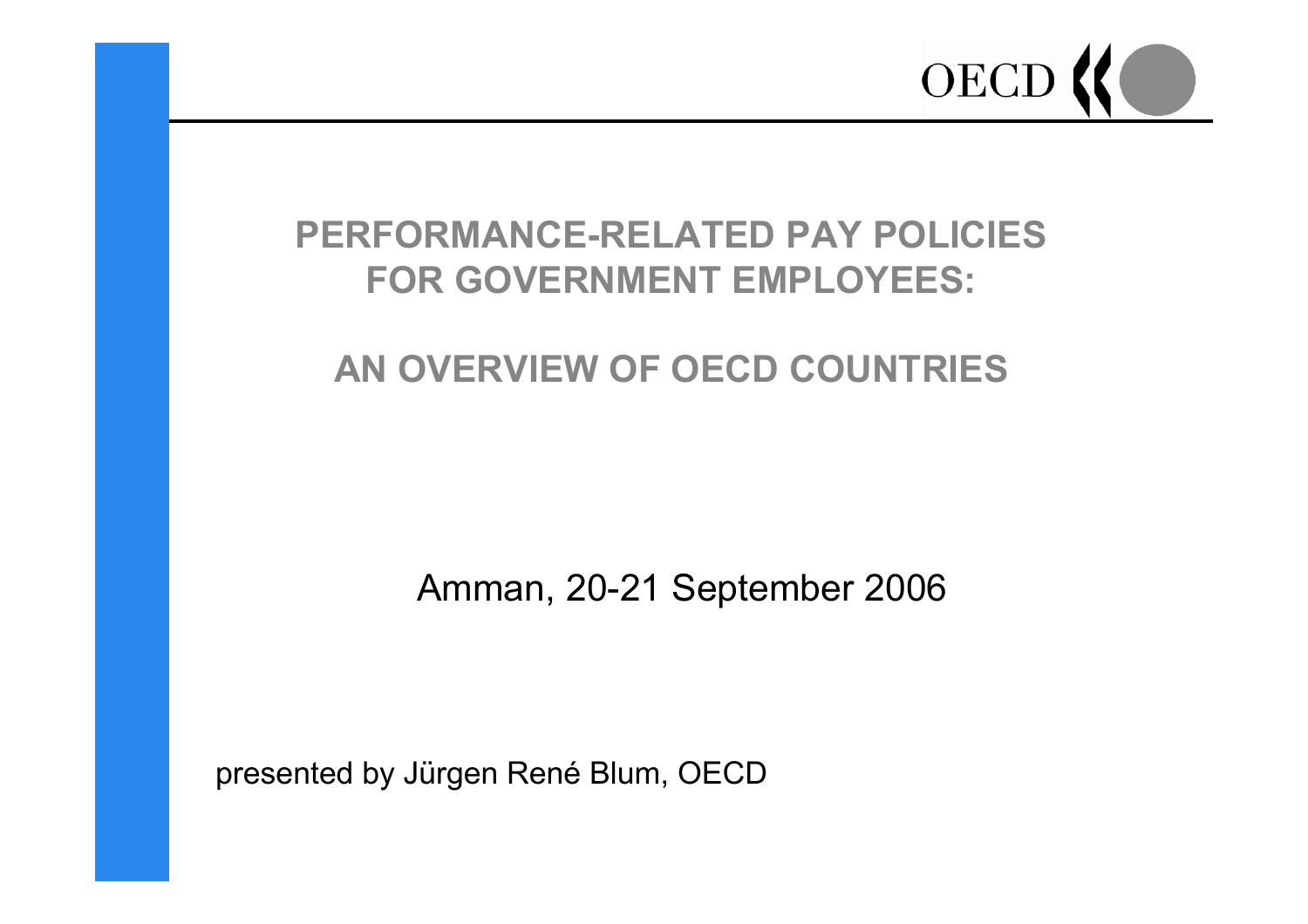**Performance-related pay policies: Experiences from OECD countries**



### **Structure of the presentation**

- 1. Why PRP? PRP as one facet of a broader move towards increased public sector performance.
- 2. What are the major PRP policy trends in OECD countries?
- 3. Why can PRP be difficult to implement?
- 4. What has been the impact of PRP in OECD countries?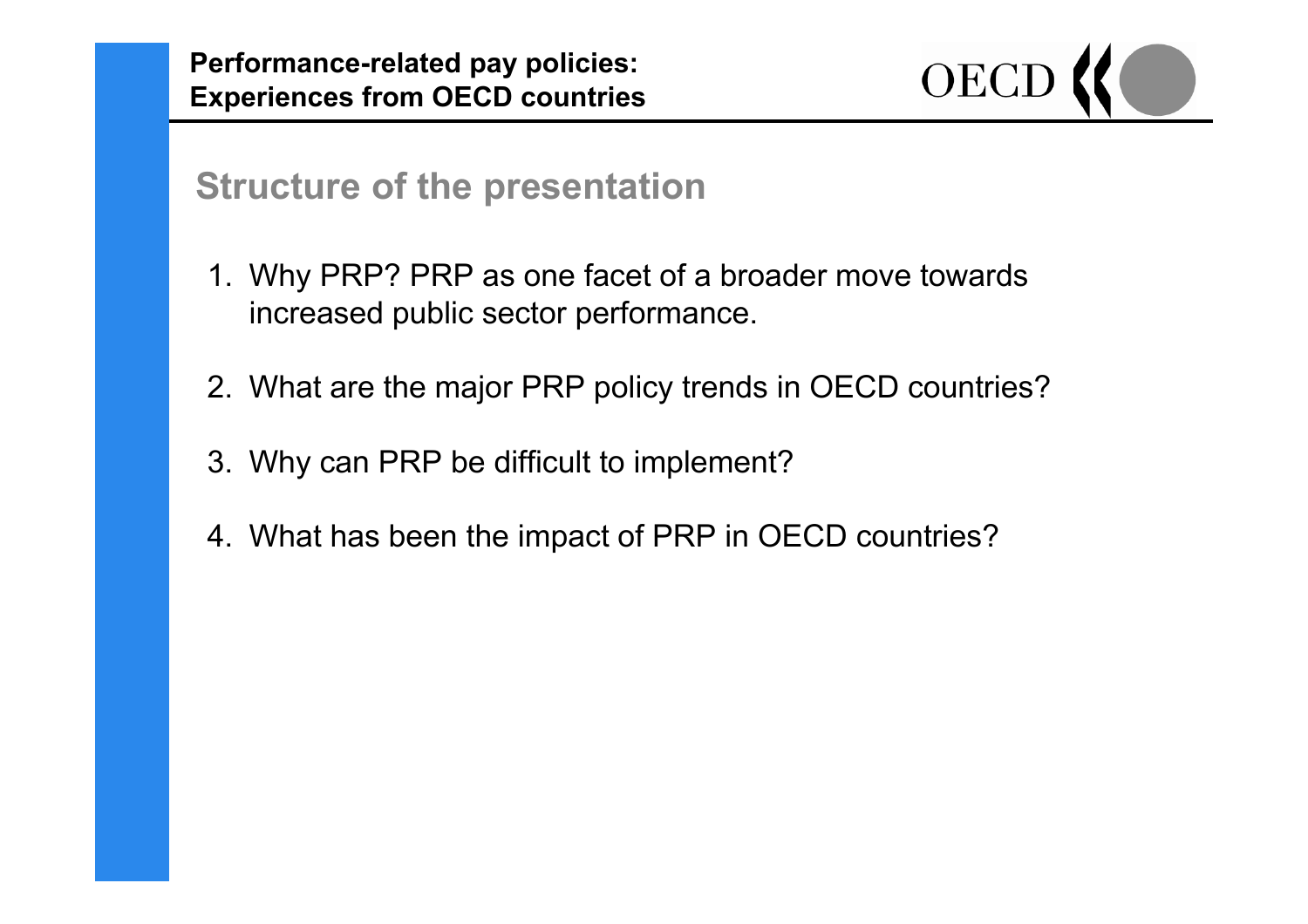**1. PRP as one facet of a broader move towards increased public sector performance**



**Why have governments turned to PRP?**

- To foster individual motivation
- **III** To compete effectively with the private sector for the most talented and risk-taking employees
- **To limit the wage bill**
- **The improve the image of the civil service as being overpaid** and unaccountable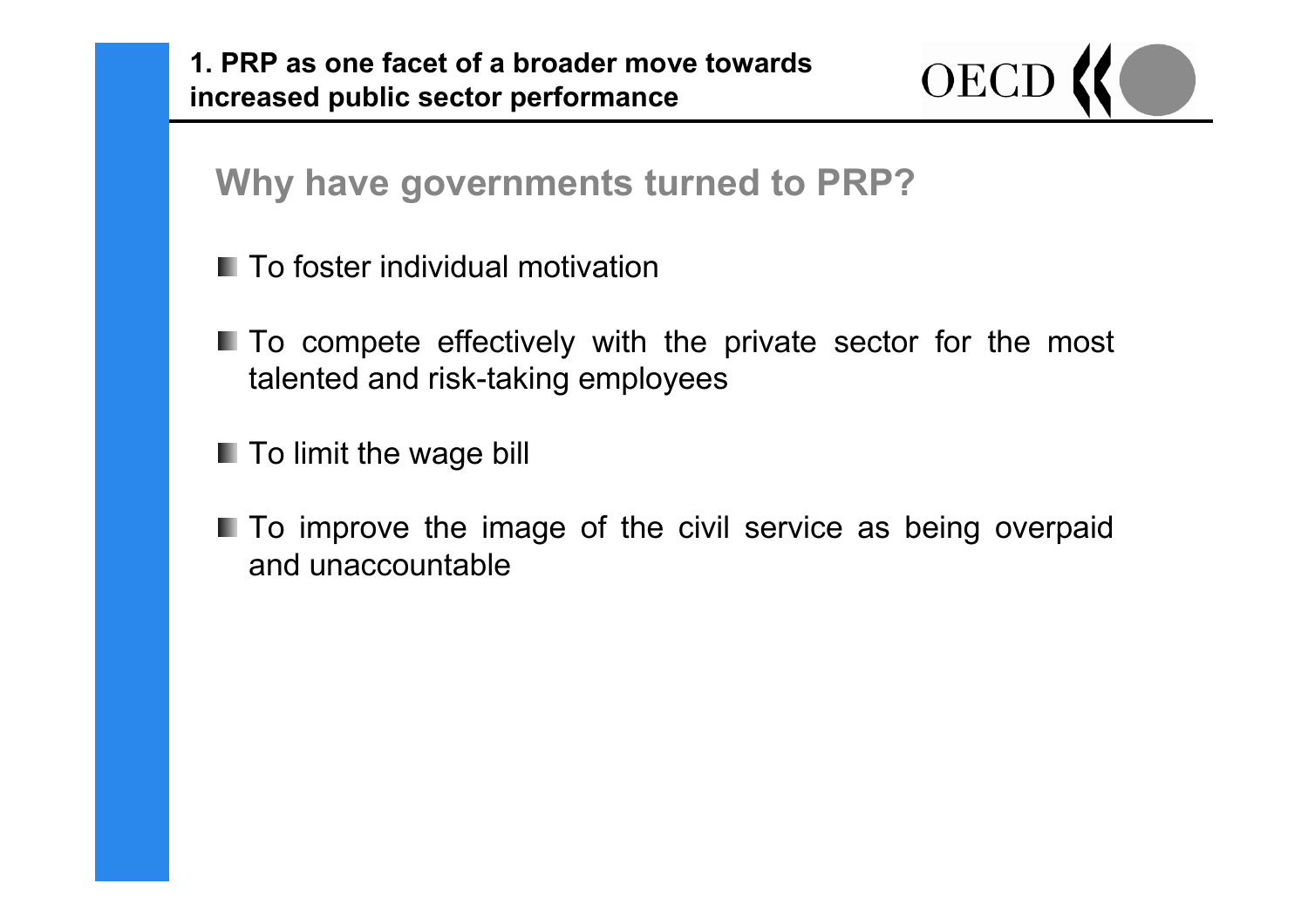

**How widespread is PRP?**

- **Most** OECD member countries have an extended formal performance appraisal system for employee
- Continuous extension of PRP policies in the past two decades: **two thirds** of OECD member countries have **to some extent** introduced PRP for government employees
- Only a **handful** of OECD countries have an extended formalised PRP policy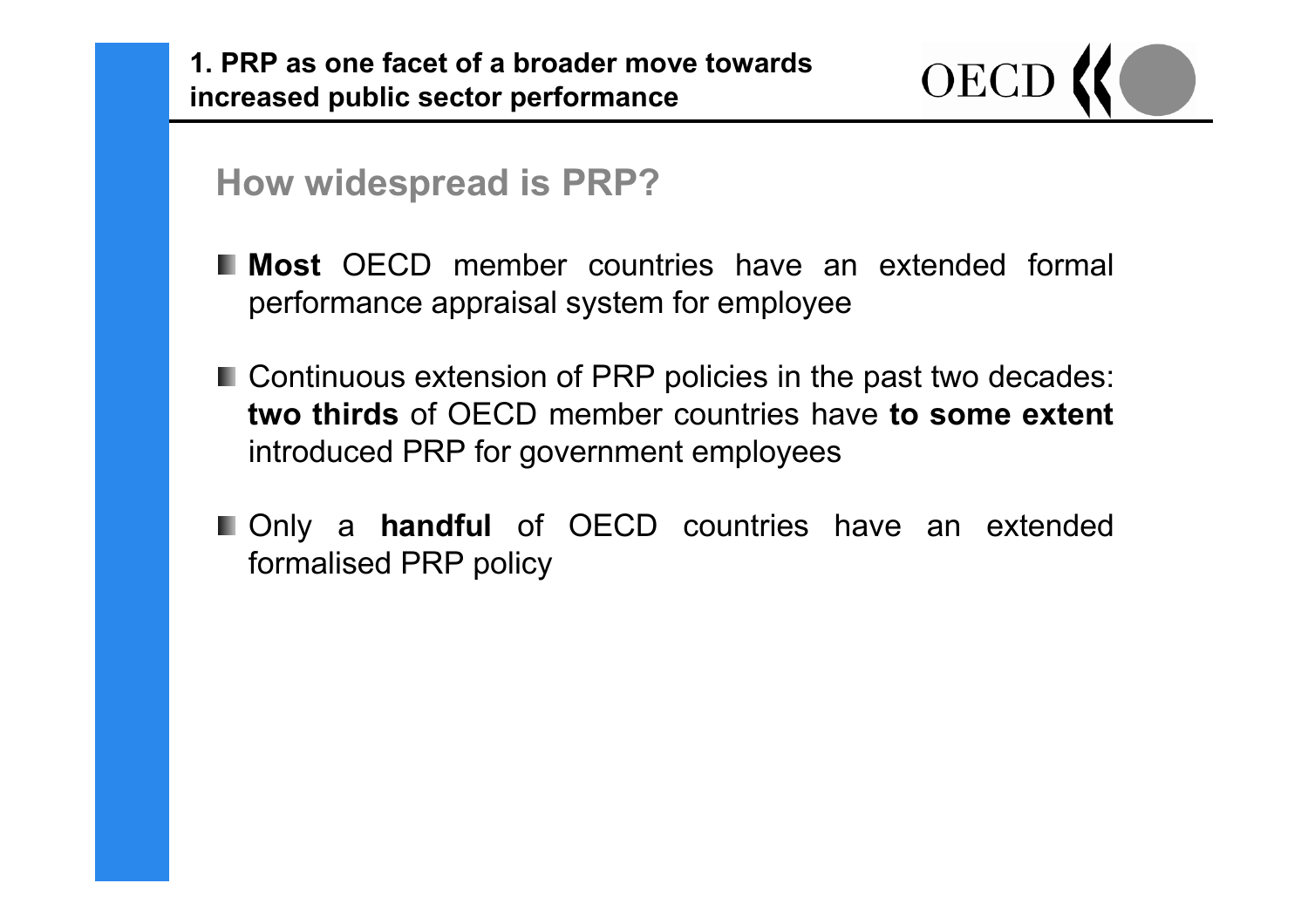#### **1. PRP as one facet of a broader move towards increased public sector performance**



**PRP goes hand in hand with delegation of HRM responsibilities**



Source: OECD, 2004.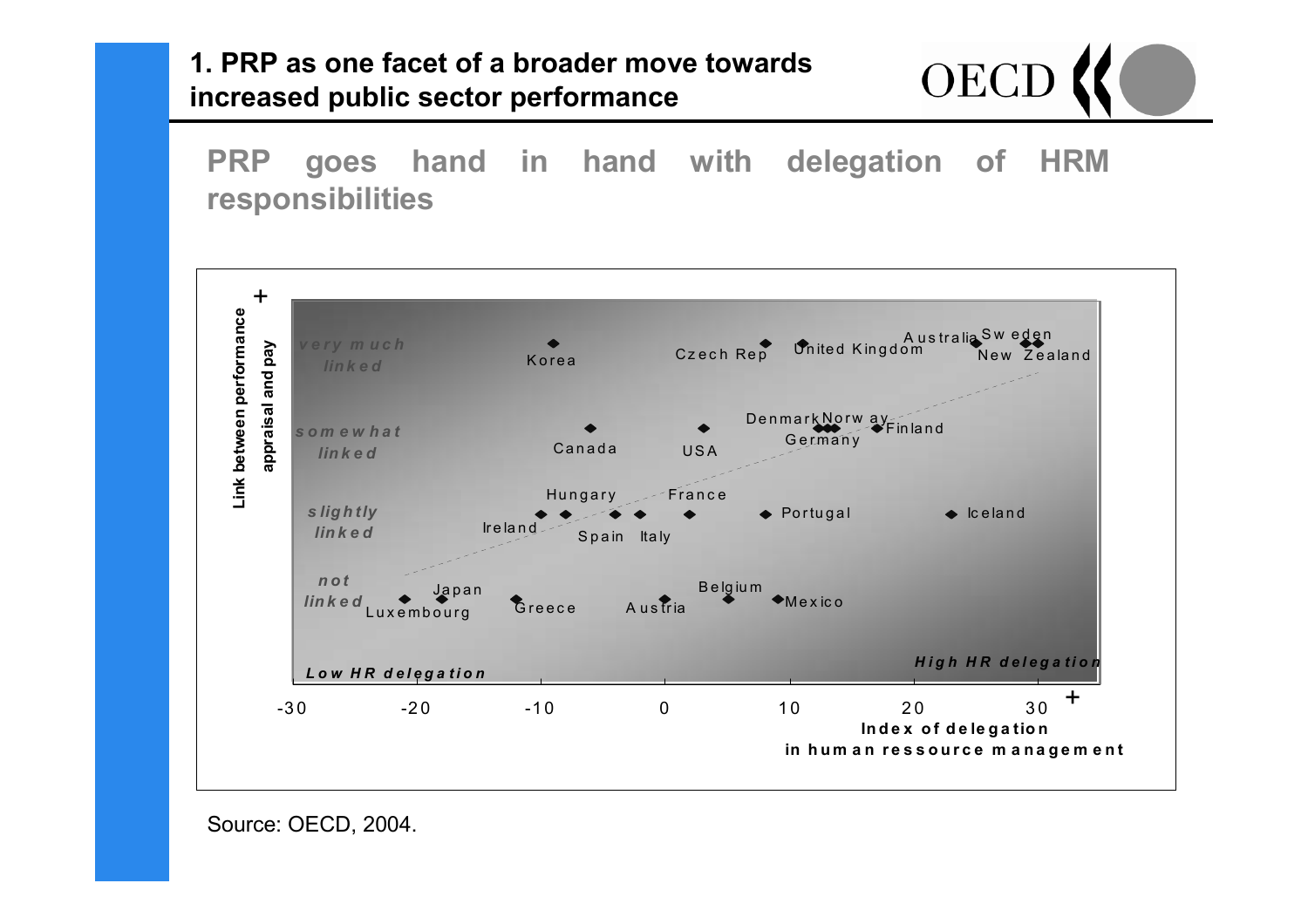

### **Overview of major trends**

- The early standardised PRP schemes of the 1980s have evolved towards decentralisation in the past ten years
- **Extension of PRP from senior management to non-managerial staff** in recent years
- An increased interest in team- or group-based performance schemes has emerged in the last five years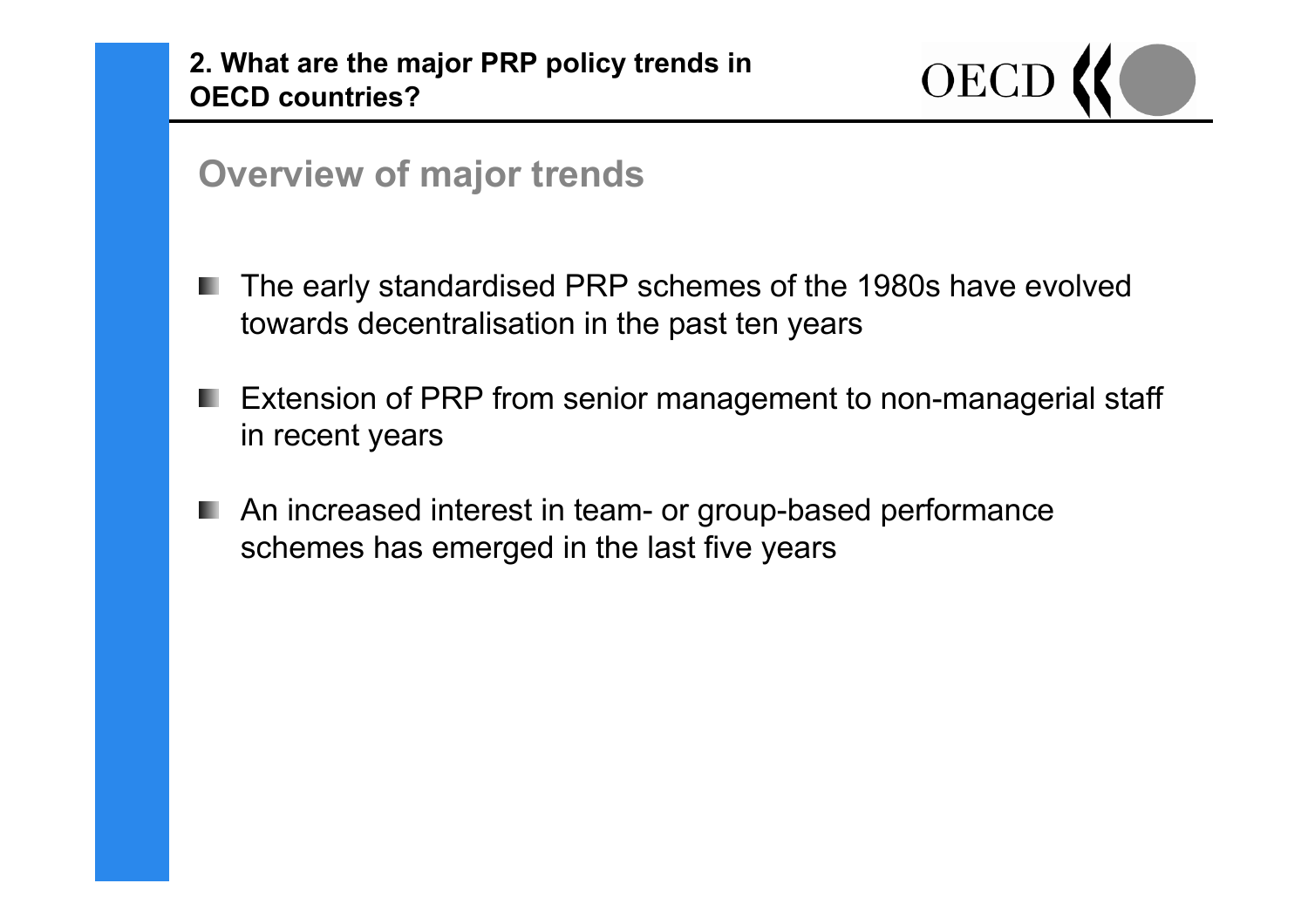

# **Trends in performance appraisal systems: from control to dialogue**

Performance appraisal systems:

- Tend to rely more on dialogue with line management than on strictly quantifiable indicators
- Tend to use less detailed rating systems than ten years ago
- Are more often combined with quota systems for ratings

**Importance of trust, transparency and managerial skills**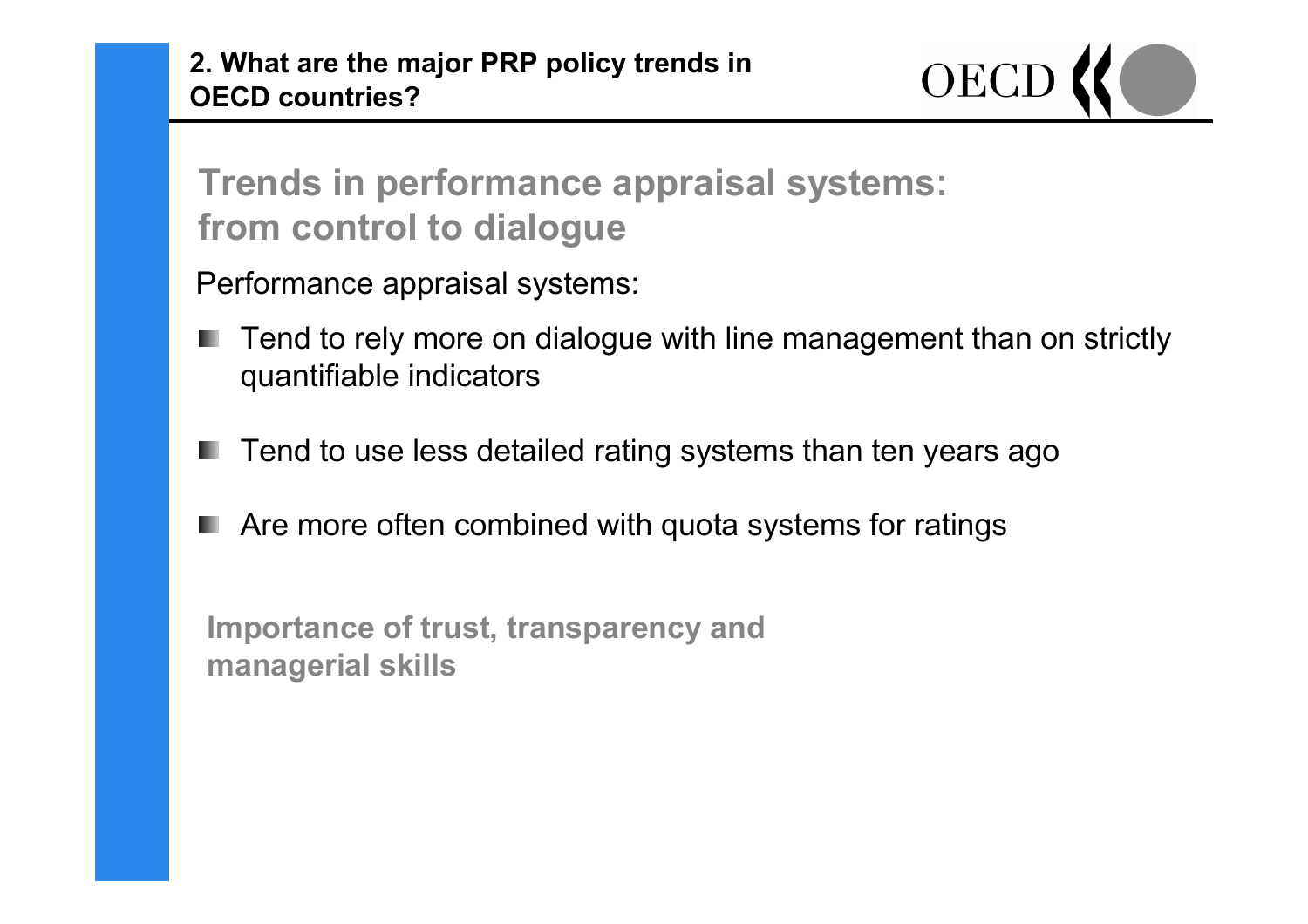

**Performance payments tend to be modest**

**For employees: The maximum rewards for top performers is less than** 10% of the base salary at the employee level For managers: The average is around 20% of the base salary

**and bonuses are tending to supplement and even replace merit increments because:**

- Countries find that bonuses have a better impact on motivation
- **Bonuses do not have a long-term impact on the wage bill and pension** liabilities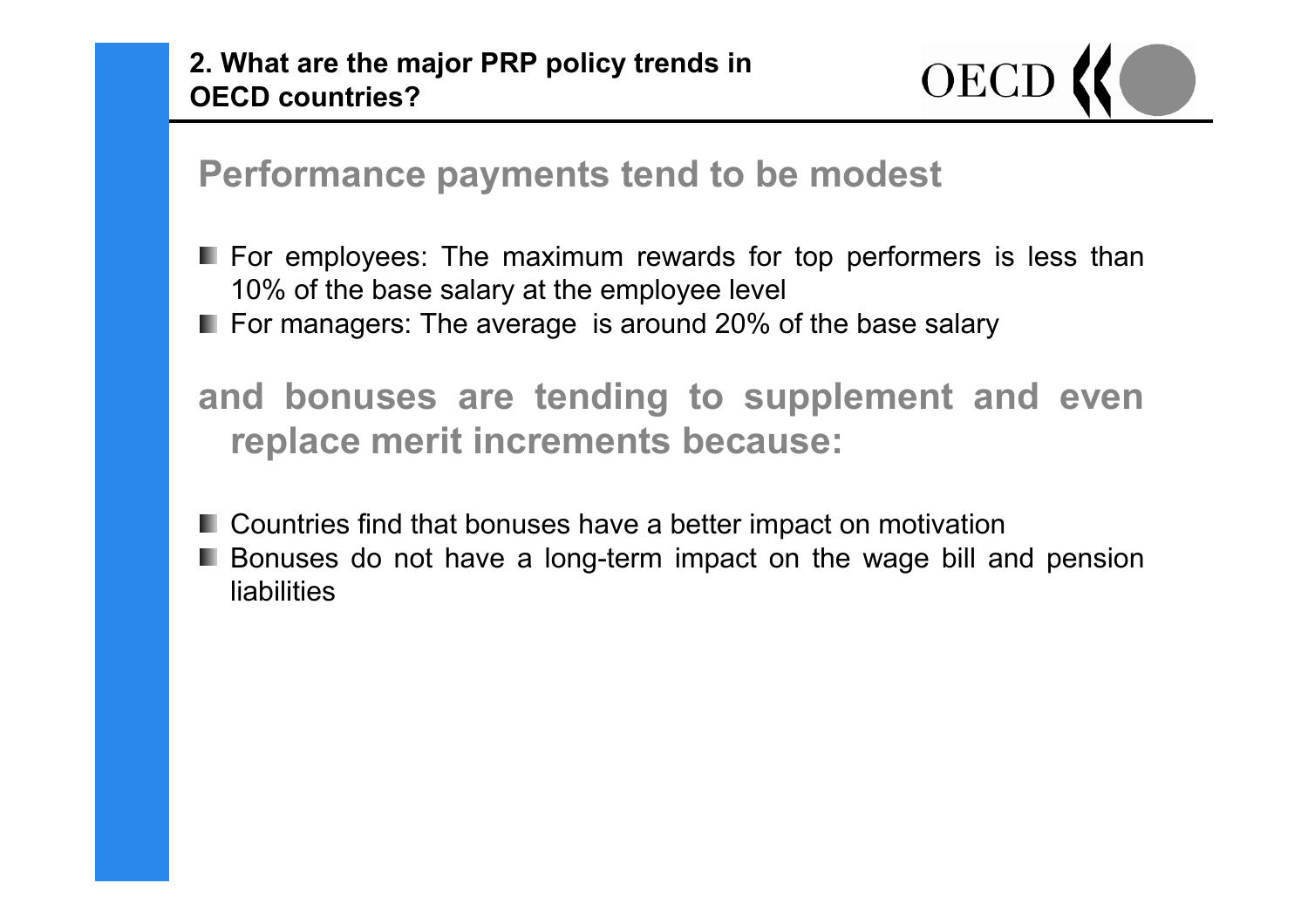

- **1. A performance appraisal process that is…**
- **Transparent**
- Based on dialogue with line-managers
- **■** and on clearly defined objectives
- **…is crucial for success and difficult to achieve.**
- **2. Practical constraints: Resistance and costs**
- Resistance from unions, staff and middle management
- PRP is costly to implement both in terms of time and money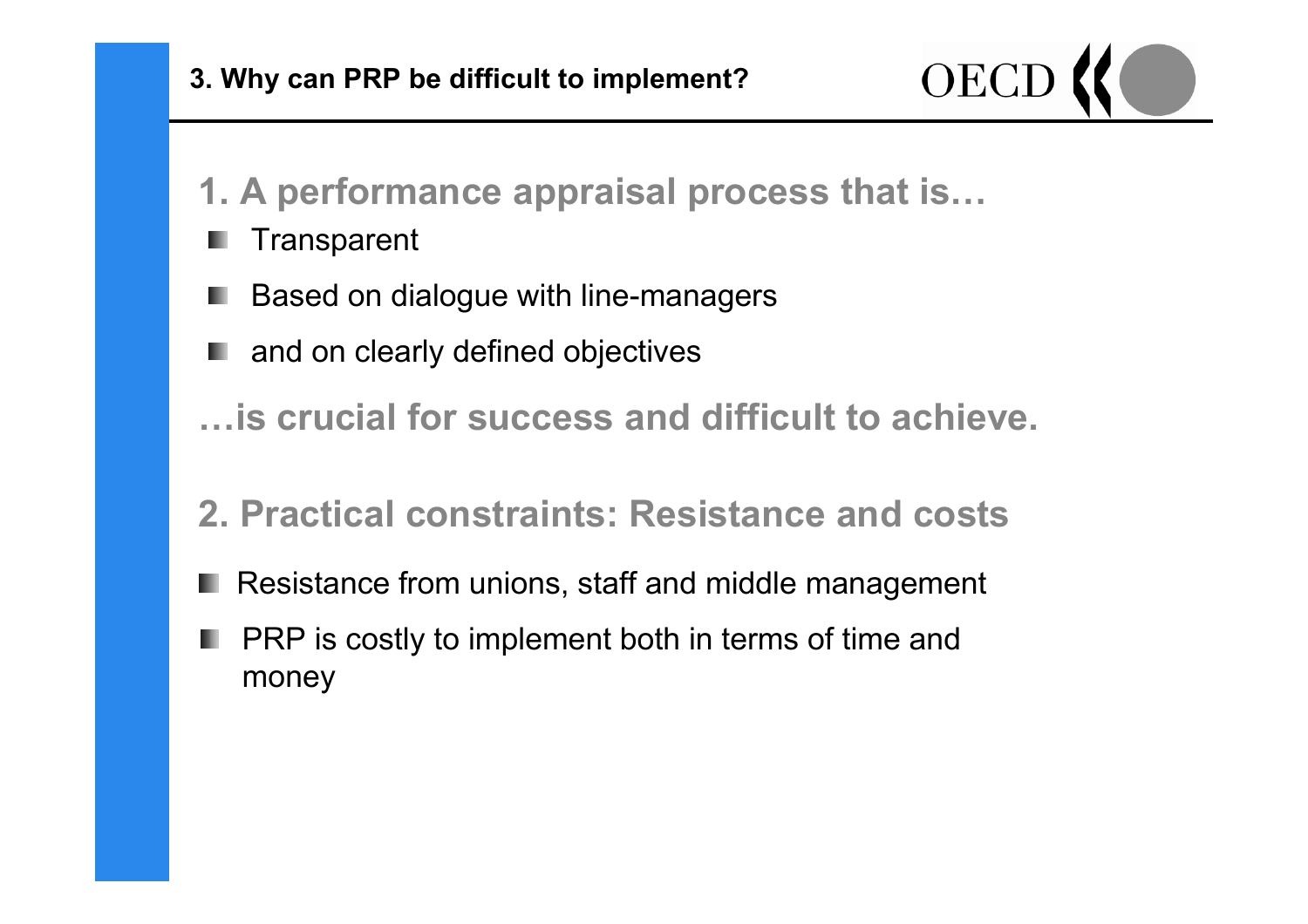**OECD** 

**PRP does not motivate the majority of staff to perform better…**

Other types of incentives are more influential

PRP as an opportunity for the introduction of wider organisational changes: **…but the changes required to introduce PRP might:**

> •An opportunity for an organisational culture shift •A lever for change in the organisation of work